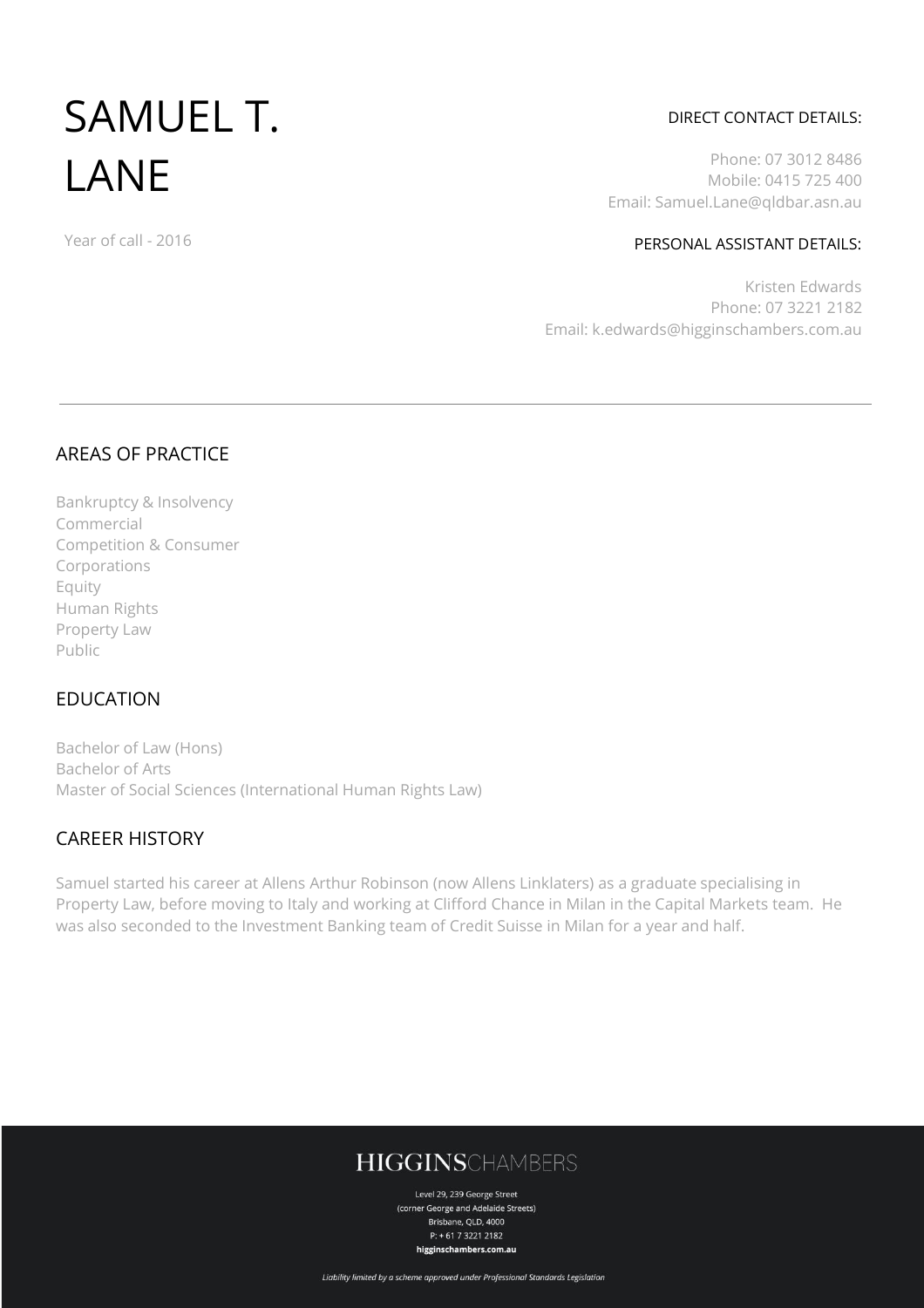Immediately before being called to the Bar, Samuel worked as a senior associate in the Insolvency and Dispute Resolution team of a large national firm.

# SIGNIFICANT CASES

*Butler v Attorney-General* [2019] 2 Qd R 358 (led by Stephen Keim SC)

Description

The appellant is a prisoner detained indefinitely under the *Criminal Law Amendment Act 1945* (Qld). He applied for unconditional release under s 18(5)(b) of the Act. The appeal concerned a question of whether the decisionmaker, in determining that it was not expedient to release the appellant, actually considered the appropriate statutory test. The relevant statutory test being whether, upon the basis of the expert opinions that have been offered, was the decision-maker satisfied affirmatively that the appellant is presently incapable of properly controlling his sexual instincts. The appeal was allowed.

Link to case:<https://www.queenslandjudgments.com.au/case/2019-2-Qd-R-358>

*Pollentine v Parole Board Queensland* [2019] 3 Qd R 59 (led by Dan O'Gorman SC)

Description

A judicial review application concerning the question of whether, in the circumstances, an oral hearing should have been afforded to the applicant for parole.

Link to case:<https://www.queenslandjudgments.com.au/citation/2019-3-Qd-R-59>

*Davis v Metro North Hospital and Health Service & Ors* [2019] QCAT 18 (led by Dan O'Gorman SC)

### Description

Claim for political discrimination under the *Anti-Discrmination Act 1991* (Qld). The complainant was the former Assistant Minister for Health in the ministry of the former Queensland Premier Campbell Newman. The complainant was successful in his claim and awarded \$1,450,771.69 as compensation for contraventions of the Act.

Link to case:<https://archive.sclqld.org.au/qjudgment/2019/QCAT19-018.pdf>

*Career Employment Australia Ltd v Shepley & Ors* [2021] QSC 235 (led by Gary Coveney)

# **HIGGINSCHAMBERS**

Level 29, 239 George Street (corner George and Adelaide Streets) Brishane, OLD, 4000  $P: +61732212182$ higginschambers.com.au

Liability limited by a scheme approved under Professional Standards Legislation